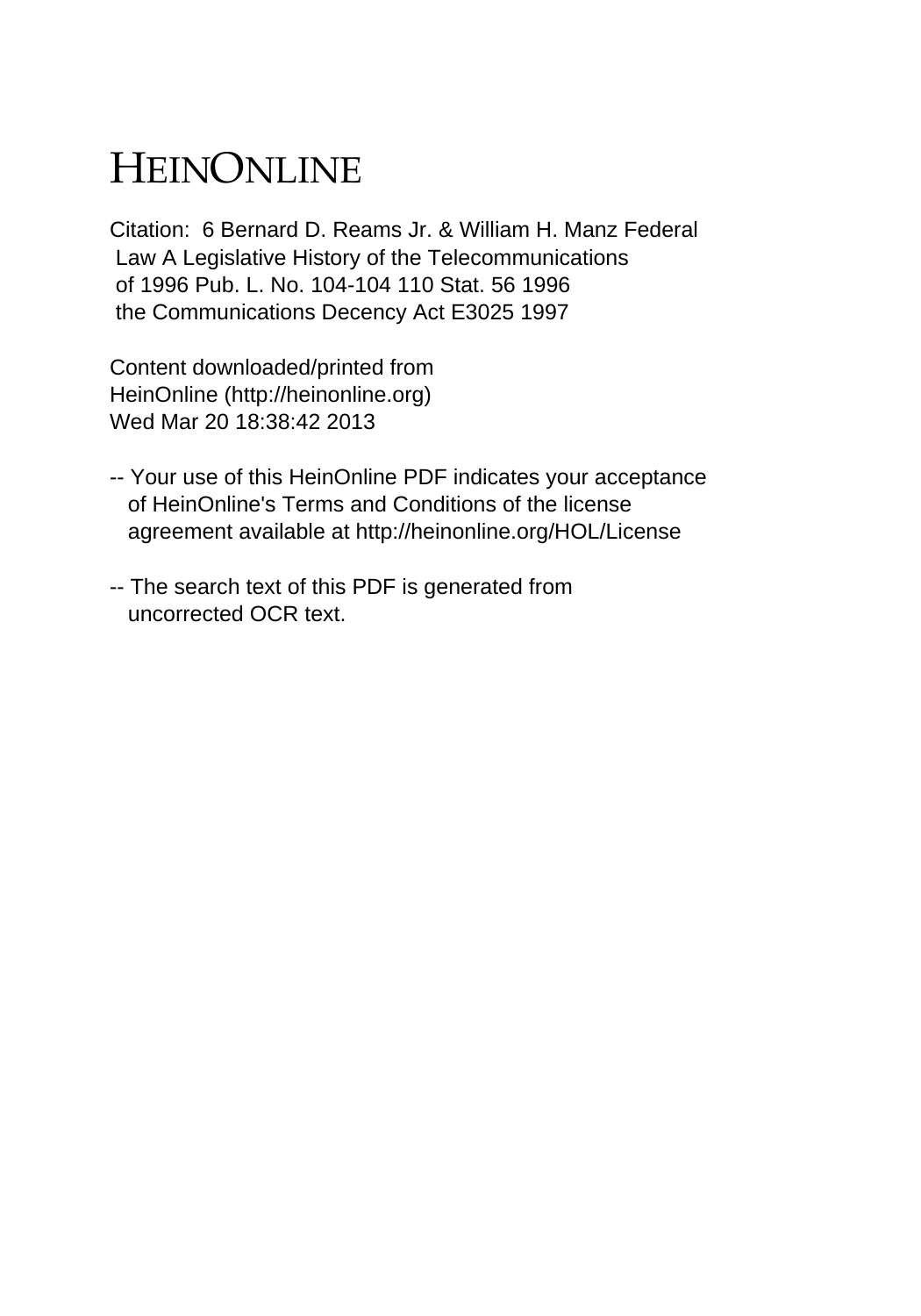October 4, 1992

Boe Roe, I do not know him or her. To call him a workaholto la a gross understatemer<br>And nobody, i mean nobody knows in det more about each and every piece of legisla-<br>Son Bos Ros has brought to the floor than he a. He was a superb chairman of dos **Science and Technology Committee and re**maine a forceful advocate for space suplo-<br>ration as well as the superconducting super  $00$ li-

For the past 2 years-too short a tenure in<br>by view-Boe has been our leader on Public my view-Works and Transportation. But despite his brief time at the helm he has shepherded ower unw as use new minimize the Congress.<br>Most notable, of course, is the Intermodal Sur-<br>face Transportation Act of 1991. The entire Nation is indebted to Bos Ros for his persistent refuse to Bos Ros for his persistent refused to Bos Ros for his persistent would kill the measure and stall transportation<br>reform and highway construction for at least a

The often thing that I think sets Boe Ros<br>apart is : e style with which he has chaired<br>our committee. Bos's objective has always been to do all he could to build America's frastructure and he has never felt he had to be a partisan Democrat to do it. Highways and is, waterways and alrports do not recogbririn structurely take the work of the committee. He has<br>hise party tabels. And neither has Bos when<br>it comes to the work of the minority Members and, in fact, Public Works is known as having the most equitable ratio of Democrat to Republican Members in the Congress.

I satute him for all he has done for America<br>and wish him good fortune in his future pursuits which, knowing Bos, will be busy and productive.

OPPOSE THE BROOKS BILL

HON. CRAIG T. JAMES OF FLORIDA

IN THE HOUSE OF REPRESENTATIVES Saturday, October 3, 1992

Mr. JAMES. Mr. Speaker, If H.R. 5096 as to the floor in the closing days of this

Congress, I ask my colleagues to oppose it.<br>I oppose H.R. 5096 because it violates the tution. When I was sworn in as a Member of Congress, I vowed to uphold the Constitution. I cannot in good conscience, vote for a bill which offends the Constitution.

I want to make it clear that I think Congress sponsible to produce legis la re lation th uide telecommunications policy. Such legislaguide unexummented processes the entire ÎШ ommunications industry. There is no reason for Congress to embrace a bill that<br>shapes the future of telecommunications, but applies only to seven companies bearing the

This bill violates the Constitution in two respects. First, it violates the principle of separa-<br>tion of powers. Second, it is a bill of attainer.

First, H.R. 5098 offends the fundamental<br>principle of separation of powers. Our Con-<br>stitution requires that Congress make the laws, not adjudicate or execute them. By attempting to codify the modified final judgment<br>[MFJ], the Judiciary Committee has crossed

that line and attempts to fill the court's shoes.<br>The judge in the case involving AT&T and<br>the Bell companies has already made deci-

alons about the Bell's entry into various lines<br>of business, This bill overturns those decisions and usurps the court's authority. It is not our function to Intervene in a case the court has adjudicated since the 1984 breakup of ATAT.

Of course, there is nothing wrong w lth or ing a law of general application that would<br>apply to everyone or to a reasonable class.

However, this bill's only purpose is to<br>change the rights of the specific parties in a specific legal action. Put another way, H.R. 5096 does nothing but change a final court<br>ruling—and violate the separation of powers.

Second, H.R. 5096 is a bill of at ner, for bidden by the Constitution. Article i of the<br>Constitution, which established Congress' legblative authority, mandates that "no bill of<br>attainer " " shall be passed." A "bill of<br>attainer" describes any law that legislatively attainer osetrates any tew transformation<br>inflicts punishment on named groups or an<br>identifiable entity. Accordingly, legislation that sir glee out companies by name is an impersible bill of attainer.

H.R. 5096, by naming the seven Bell com-<br>paries, clearly violates the Constitution's pro-<br>hibition of bills of attainer. The bill essentially exempts other similarly situated large local exchange carriers in a way that discriminates<br>against only the Bell-operating companies. As aysius cary while other similarly situated compa-<br>nies may enter into manufacturing, information<br>services, and long distance, the seven Bell companies may not.

When the Judiciary Subcommittee held<br>hearings about the need for comprehensive e, I publicly egislation to curb monopoly abuse expressed my concern about legislation that<br>named specific corporate entities. I auggested that this was a violation of the Constitution, and recommended language which would<br>apply to all telecommunication companies that could abuse their monopoly powers.

This bill violates the core principle of sepation of powers, and is a bill of attainer. I am left with no other alternative than to vote<br>against a bill I believe to be unconstitutional. Instead, I hope that Congress will address this critical public policy issue with legislation that applies fairly to everyone, not just companies bearing the Bell name.

HELPING FAMILIES AND COMMUNITTES AFFECTED BY THE DE-FENSE BUDGET ADJUSTMENTS

## HON. PETER HOAGLAND

OF NEBRASEA IN THE HOUSE OF REPRESENTATIVES

Saturday, October 3, 1992

Mr. HOAGLAND. Mr. Speaker, on October<br>1, 1992, I testified before the Defense Conver-1, 1992, I assumed centre the between side ones<br>shoughts and suggestions on how we can<br>ease the transition for families affected by defense base closures and realignments. I w male<sup>4</sup> like to share my statement with my colleagues:

**ESTIMONY OF CONGRESSMAN PETER**<br>HOAGLAND BEFORE THE DEFENSE CONVER-PETER SION COMMISSION

Chairman Berteau and members of the Commission, thank you for this opportunity Commusicial, tannis you tor une opportunity<br>to testify. My name is Peter Hongland and I<br>represent eastern Nebraska, including Sarpy<br>County, the home of Offutt Air Force Base,<br>headquarters of the Strategic Command.

The University of this year. Officia Air Porce<br>Base was the headquarters of the Strategic<br>Air Command. BAO was the single largest<br>employer in Nobraska, and its total Official<br>payroll in 1950 was just under M60 million.<br>Off rime since 1980 trom Hills military and 1,398 civilians to 6,958 military and 1,398 civilians by mid-1983, a reduction of roughly 3,000 authorized positions. These figures do not include other compared and the reductions rounding comm

rounding community. The bulk of these onts<br>have in a relatively short period of time during the first for months of this year.<br>The community did not have very much<br>warning that these reductions were coming.<br>The Defense Bas commission had not singled out Offert for<br>Commission had not singled out Offert for<br>significant reductions, so it came as smrt<br>prise to many when the Secretary of the Air<br>measurement of spins to restruct<br>travel the Secreta Commission had not singled out Offutt for how severe the impact on our community<br>would be. The Strategic Air Command was<br>officially inactivated on June 1, 1992.

DEFENSE PERSONNEL AND EMPLOYEES ARE A VALUABLE RESONNEL AND EMPLOYEES ARE A THE KET TO SUCCESSFUL BOONDERG CON-VERAION

Scaling back our defense establishme.<br>the military and the defense industrial ba the military and the defense industrial base, it is taking a toll on many communities and it<br>is taking a toll on many communities and it<br>the tasking a toll on many American families.<br>One of the most serious challenge facto better than, the jobs lost. We can't leave the<br>people who worked to win the Cold War out<br>in the cold. After all, the House passed a bill hast week to help 750 Soviet high-tech detheir knowledge to America for the next four years. If we can take special steps to "re Soviet scientists, surely we can take nlov.

special steps to "re-employ" our people.<br>We must capitalise on the highly skilled and competent people who will move from using post to the private sector. We must<br>have the recognise that they can bring valuable talents to many sectors of our economy. We<br>have to improve our training and retraining<br>except of the effort to help defense and defe persons in over effectively into the private<br>persons move effectively into the private<br>pector. This is a two-pronged challenge.<br>First, we must devote more resources at

russ, we must use the presented by the the channel into the channel into the state of government to programs like the like my hill to enhance technology training at the nation's community college The community college network is the large-<br>The community college network is the largest est arm of American higher education. With<br>the troots in the local community and its tries to the local concommunity college<br>is in in sign training programs to meet the demands of an economy in transition. Community color an economy in transition. Communications for addite<br>because of their low cost and flazibility in<br>cheduling. Today, almost 50 percent of community college students are of non-college age.

The second aspect of helping former de The personnel move to the private sector is<br>job creation. It seems to me that with the<br>problems confronting this nation, there must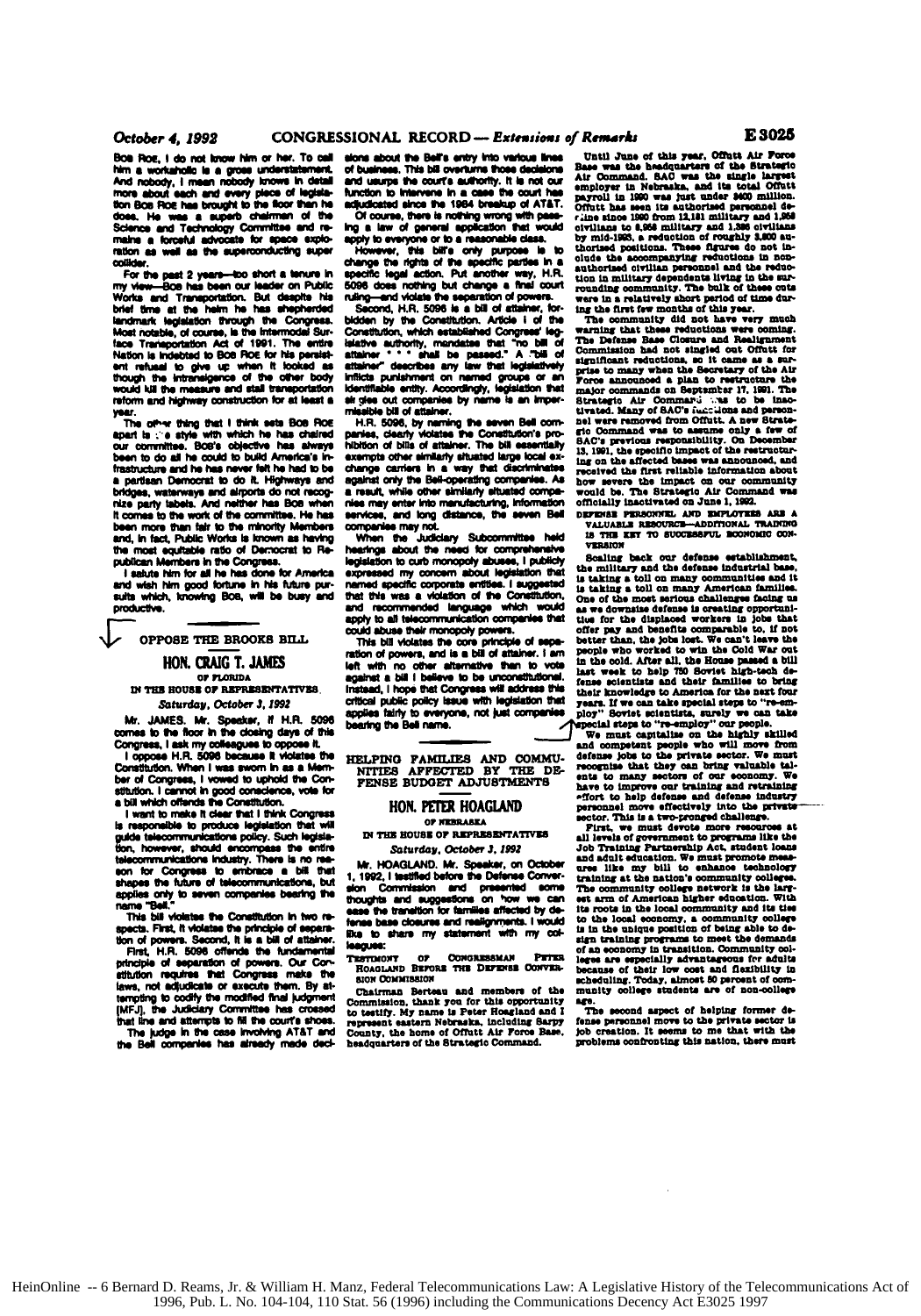HeinOnline -- 6 Bernard D. Reams, Jr. & William H. Manz, Federal Telecommunications Law: A Legislative History of the Telecommunications Act of 1996, Pub. L. No. 104-104, 110 Stat. 56 (1996) including the Communications Decency Act [lxii] 1997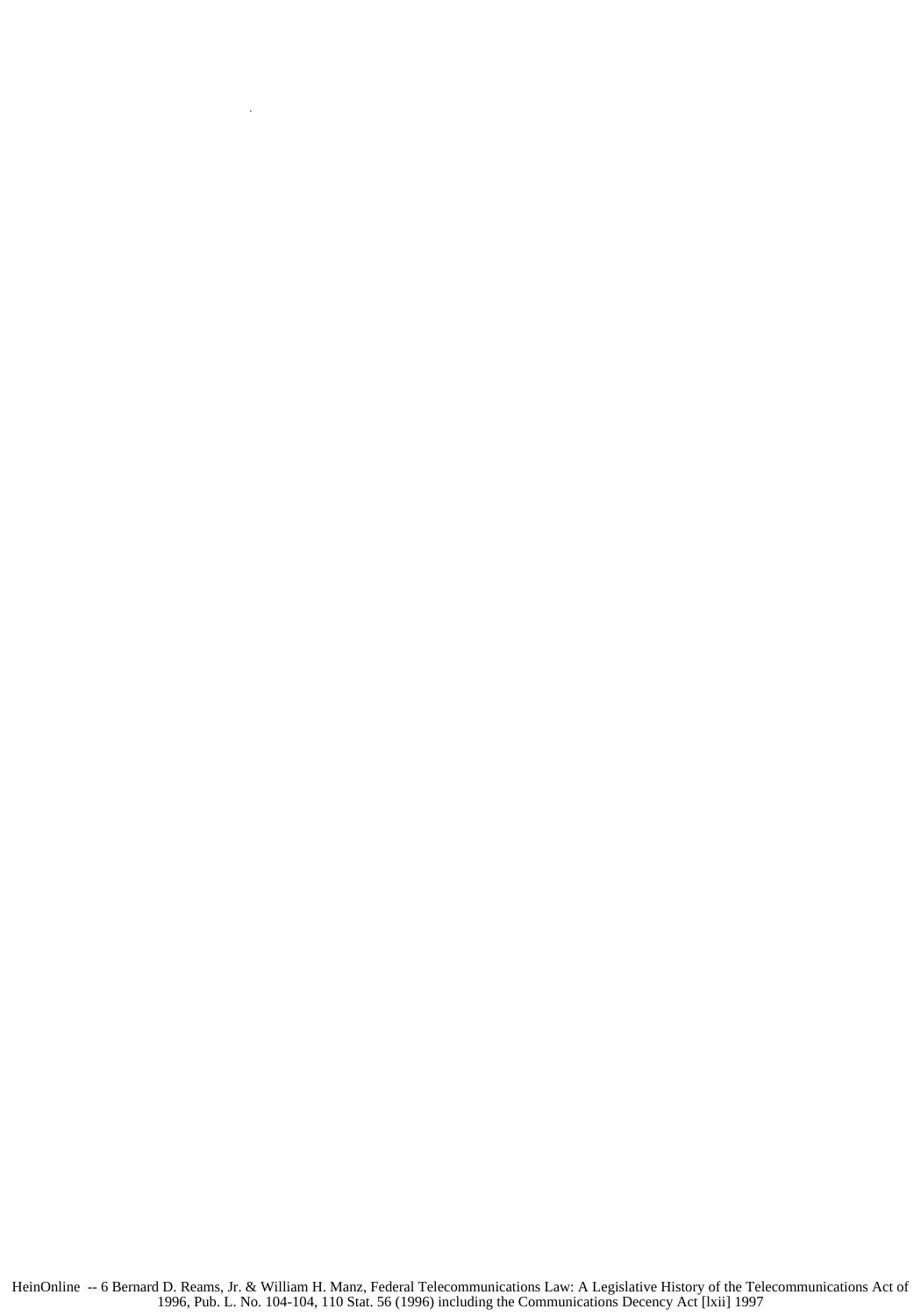Document No. **136**

 $\ddot{\phantom{a}}$ 

 $\hat{\boldsymbol{\theta}}$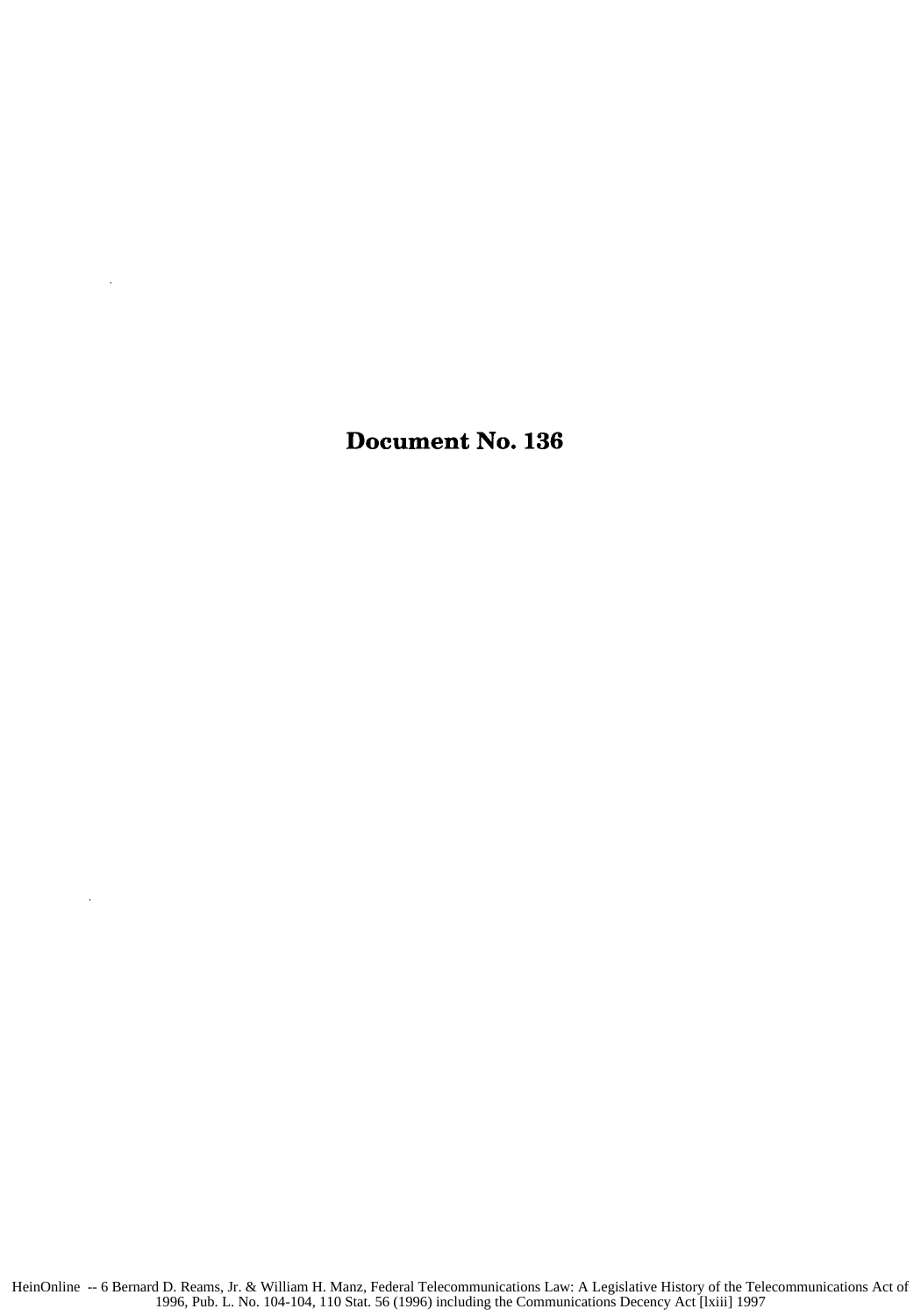HeinOnline -- 6 Bernard D. Reams, Jr. & William H. Manz, Federal Telecommunications Law: A Legislative History of the Telecommunications Act of 1996, Pub. L. No. 104-104, 110 Stat. 56 (1996) including the Communications Decency Act [lxiv] 1997

 $\bar{\mathcal{A}}$ 

 $\mathcal{L}_{\mathrm{c}}$ 

 $\mathcal{A}^{\mathcal{A}}$ 

 $\sim$ 

 $\sim$ 

 $\sim$ 

 $\mathcal{L}^{\text{max}}_{\text{max}}$ 

 $\overline{\phantom{a}}$ l.